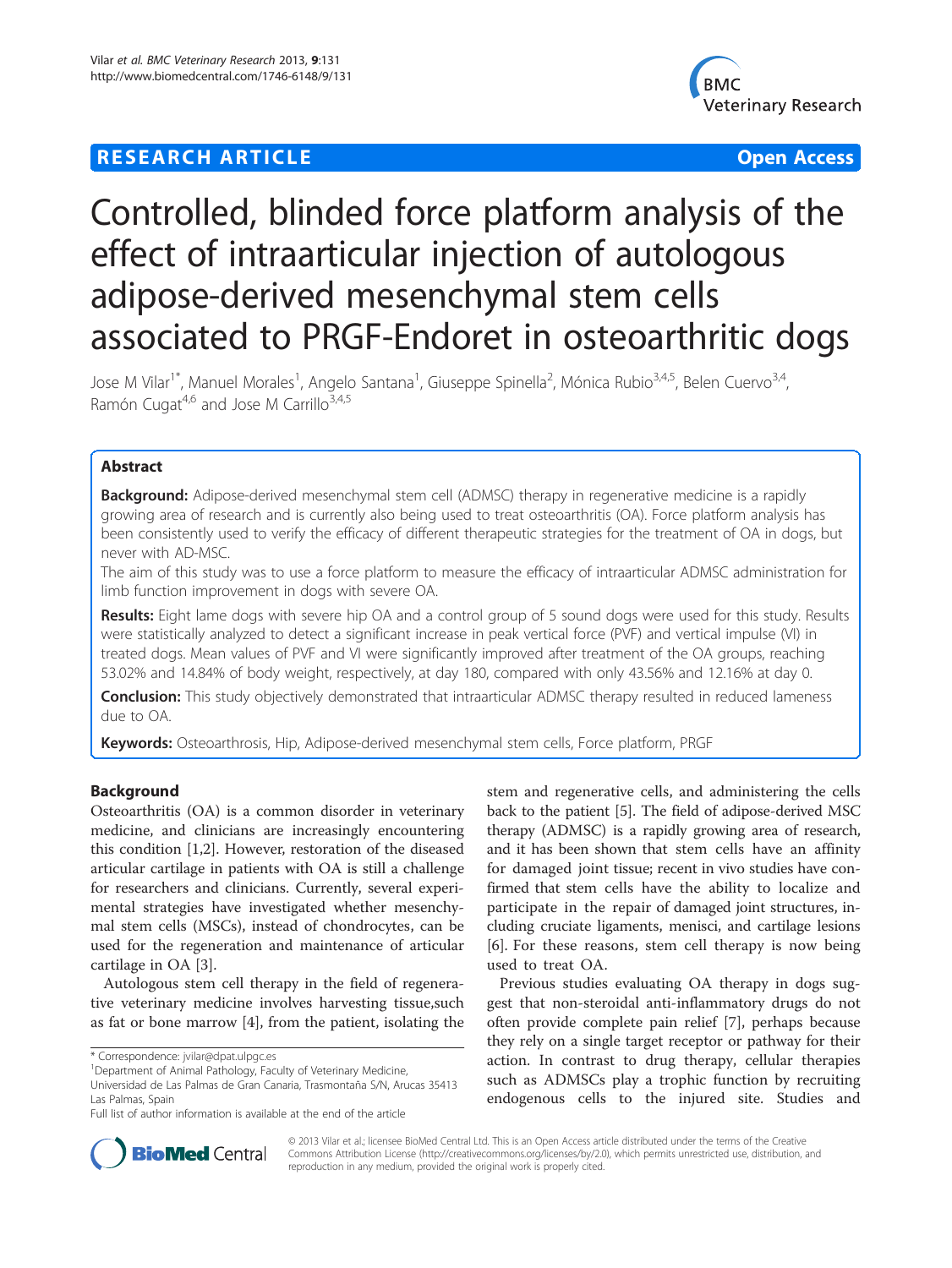anecdotal clinical experience demonstrate that autologous ADMSC therapy is of clinical benefit in horses and dogs with orthopedic conditions [\[8](#page-5-0)-[12\]](#page-5-0).

Recent investigations have shown that growth factors contained in platelet-rich plasma (PRGF) act as vehicles and even potentiators of the effect of MSCs [\[13,14\]](#page-5-0). The purpose of this study was to use force platform kinetic analysis to evaluate the effect of a single intraarticular injection of ADMSCs in 8 dogs with OA of hip joints by measuring peak vertical force (PVF) and vertical impulse (VI), which represent maximal weight bearing and distribution of forces through time, respectively.

### Results

The body weight of enrolled dogs ranged from 41 to 53 kg (mean  $\pm$  SD = 47.1  $\pm$  3.7 kg), and ages were 4 to 8 years (5.2 $\pm$  1.7 years). The mean ( $\pm$  SD) value for walking velocity of both sound (control) and diseased groups of dogs was  $1.6 \pm 0.5$  m/s. No significant difference in walking velocity existed between dogs  $(P= 0.06)$ . PVF and VI mean values are summarized in Table 1.

### Analysis of PVF

More-lame limbs analysis showed that differences in % PVF between D0 and D30 were significant (p-value< 0.001). Between the other periods, differences were of no significance (p-value > 0.349).

Compared with the control group, % PVF at D0 is significantly less (p-value< 0.001). In comparison, beyond this time differences became non significant (p-value >0.499).

Less-lame limbs analysis showed non significant differences till D30 (p value = 0.058); beyond D90, differences were significant (p-value<0.001).

Compared with control group, % PVF at D0 is significantly greater at D0 (p-value  $< 0.001$ ), D30 (p-value =0.03) and D90 (p-value=0.015). At D180 this difference was not significant (p-value  $=0.14$ ) (Figure 1).

Table 1 Mean and standard deviation of PVF and VI in % dog weight (N/N and N.s/N, respectively) applied on the diseased leg

| Day    | 0                | 30               | 90               | 180              |
|--------|------------------|------------------|------------------|------------------|
| PVF MI | $43.56 \pm 0.73$ | $49.21 + 2.1$    | $49.05 \pm 1.51$ | $53.2 \pm 4.43$  |
| PVF 11 | $55.98 \pm 0.62$ | $53.96 \pm 1.46$ | $52.67 + 1.91$   | $51.53 \pm 2.79$ |
| PVF S  | $47.40 \pm 1.43$ | $47.74 + 1.34$   | $47.95 \pm 1.35$ | $47.94 + 1.65$   |
| VI MI  | $12.16 + 0.72$   | $13.75 + 1.17$   | $13.71 + 1.1$    | $14.84 \pm 1.29$ |
| VI I I | $16.09 + 1.01$   | $15.51 + 1.28$   | $15.12 + 1.45$   | $14.83 + 1.54$   |
| VI S   | $14.51 + 0.47$   | $14.62 \pm 0.41$ | $14.67 \pm 0.42$ | $14.67 + 0.51$   |

PVF ML: peak vertical force in the more-lame limbs. PVF LL: peak vertical force in the less-lame limbs. VI ML: vertical impulse in the more-lame limbs VI LL: vertical impulse in the less-lame limbs. PVF S: peak vertical force in the control group. VI S: vertical impulse in the control group.

Data are shown for each day of observation.



#### Analysis of VI

More-lame limbs analysis showed that differences in % VI between D0 and D30 were significant (p-value< 0.001). With the other periods, differences were not significant (p-value  $> 0.05$ ).

Compared with the control group, % VI at D0 is significantly less ( $p$ -val = 0.024). In comparison, beyond this time differences became not significant (p-value > 0.84.

Less-lame limbs analysis showed no significant differences at any control period (p value > 0.462).

Compared with the control group, no significant differences were also found (p-values > 0.876) (Figure 2).

## Association between more and less-lame limbs

The fitted linear mixed model shows a negative association between % PVF in less-lame limb and more-lame limb

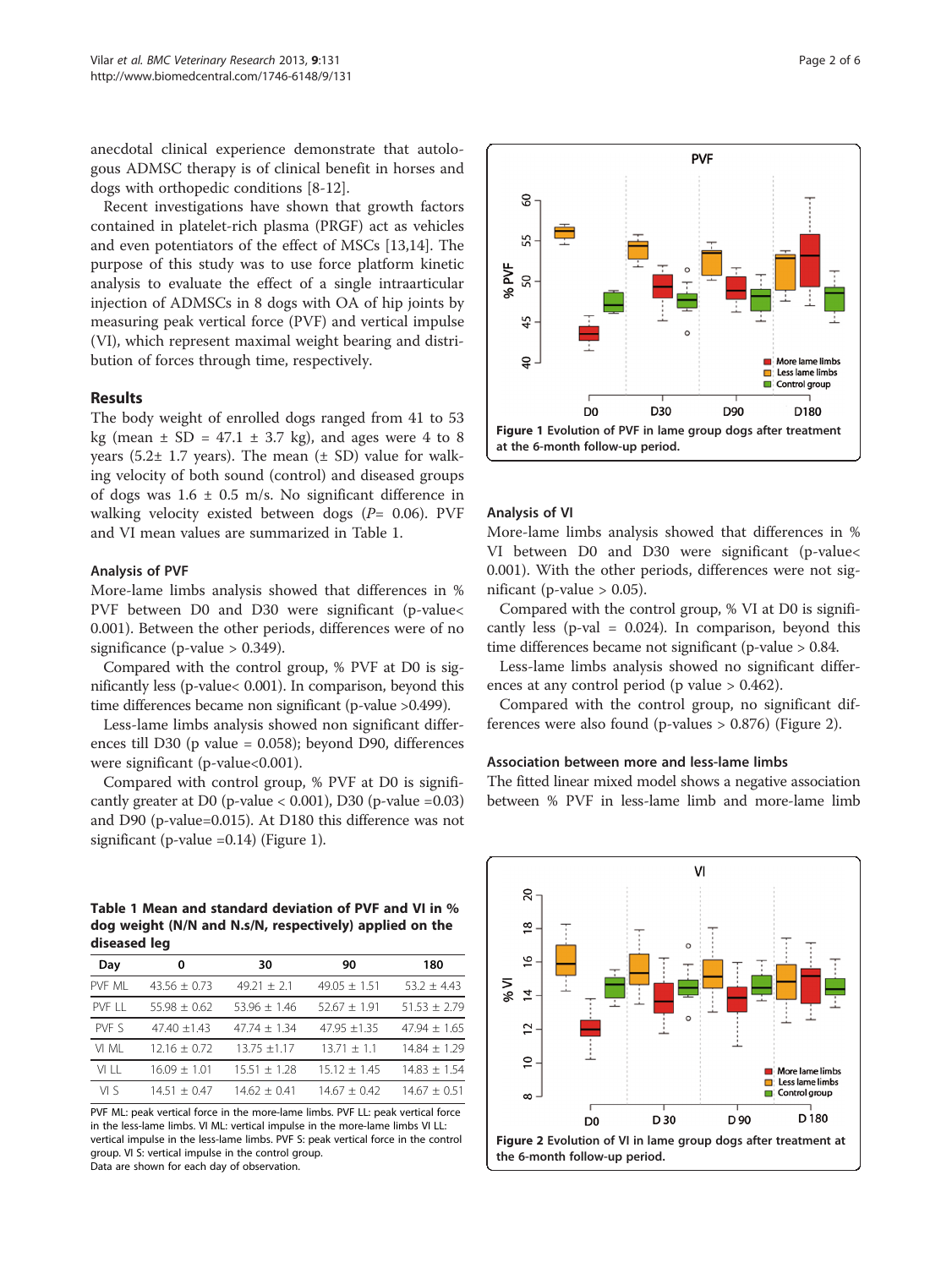( $\beta_1$ <0, p-value=0.010). In % VI there is no association between VI in less and more -lame limb ( $β₁=0$ , p-val=0.61).

The validity of the model fit was assessed by testing normality and homoscedasticity of the residuals. Both assumptions could be accepted: the Shapiro-Wilk test for normality and Levene's test for homoscedasticity were not significant ( $P = 0.67$  and  $P = 0.995$ , respectively).

## **Discussion**

In this trial, the effect of MSCs in lame OA dogs was investigated and quantified by means of an objective evaluation with a force platform. The ground reaction forces-related aspects of the gait, such as the PVF and VI, which represent maximal weight bearing and distribution of forces through time, respectively, measured the clinical impact of MSC treatment on the function of the limb during the stance phase of walking.

The absence of a direct relationship between radiographic evidence of OA and force platform findings is well known; in any case, in our study, diseased dogs were selected both on the basis of the presence or absence of radiographic evidence of severe OA (D-E degrees of hip dysplasia) and for evident lameness objectively determined by platform gait analysis [\[15\]](#page-5-0).

Voss et al. [\[16](#page-5-0)] and Evans et al. [\[17](#page-5-0)] reported that force platform gait analysis at trot was much more sensitive than at walk for low-grade hindlimb lameness, but not for severe lameness. In our case, lameness of the OA dogs group was evident by direct observation, even at walk.

Although each dog had bilateral lameness, we believe that confident data could only be obtained from the more-lame limbs (lesser PVF), in order to limit a possible bias caused by inconsistent weight redistribution to the less affected contra-lateral hindlimb. In fact, mean values showed how initially less-lame limbs seemed to be "better" than limbs from the control group.

We observed a substantial improvement both in PVF and VI values through the period of evaluation, with an indicative gaining of limb function. Evolution of VI seems to be something controversial since some authors suggest that recordings of improvement in VI may suffer from a delay; their dogs tended to decrease their stance time in comparison with baseline values after nonsteroidal anti-inflammatory drug treatment because they were able to improve their performance. However, other authors affirm that stance time did not change or increase when limb function improved [\[18](#page-5-0)-[20](#page-5-0)]. In our study we observed independent evolution of both PVF and VI values, we hypothesize that this fact occurs because PVF only depends on the force exerted by the limbs, whilst VI reflects the evolution of the force during the whole support phase. For this reason VI could vary when one or both variables change (force and support time).

In 1999 Budsberg et al. compared the efficacy of a treatment(Etodolac) with a placebo control group and demonstrated a decrease in lameness in the treatment group using force platform analysis. In contrast, the degree of lameness in the dogs receiving the placebo deteriorated during the study period, making the control group unable to provide fixed reference data [\[21](#page-5-0)]. Based on their results, we designed the experimental study using a control group of sound dogs that were able to provide fixed reference data.

Different adipose tissue donor sites have been found in revised literature: retroperitoneal adipose tissue [[22\]](#page-5-0), lateral thoracic area [[23\]](#page-5-0), gluteous fat [[24\]](#page-5-0) or inguinal region [\[5](#page-4-0)[,25](#page-5-0)]. We preferred this location to others because it is easier to access, abundant quantities of fat, absence of surgical complications and production of a non visible scar.

Regarding cartilage healing, Murphy et al. published in 2003 that the use of MSCs deposited in a fibrin matrix would be useful [\[26](#page-5-0)]. However, although a recent equine study demonstrated early benefit, no significant differences were noted when MSCs plus fibrin were compared to fibrin alone at 8 months [[27\]](#page-5-0). Based on that work, it is likely that modulation of the matrix or cells will need to be accomplished to observe long-term benefit of MSCs for cartilage repair. Treatment timing in relation to the degree of pathology could also be a factor contributing to the insignificant results of the equine study. Specifically, because MSCs appear to have a tropism for damaged cells, including fibrillated articular cartilage, it may be that at day 14 (day of treatment) the degree of fibrillation was not enough to allow an MSC treatment effect. However, more observation and studies on cases with more advanced fibrillation need to be conducted to answer this question. Following those results, our study was designed using animals with severe and chronic OA, where chondral degeneration and fibrillation were clearly present. These criteria could explain why our diseased dogs showed highly significant improvements in limb function.

Moreover, our study supports previously published data demonstrating that a single intraarticular administration of ADMSCs associated to PRGF-Endoret decreases pain and lameness in dogs with OA over at least a 6-month period [\[12](#page-5-0)], although our study was conducted in a different joint and our results were supported by objective kinetic data.

A follow up of six months could be considered as a standard for testing the evolution of a medical or surgical treatment, although our dogs always seemed to improve during the first month after treatment. Beyond this time lapse not significant changes were statistically detected. Recent clinical evaluation of this same treatment in a much larger group of animals with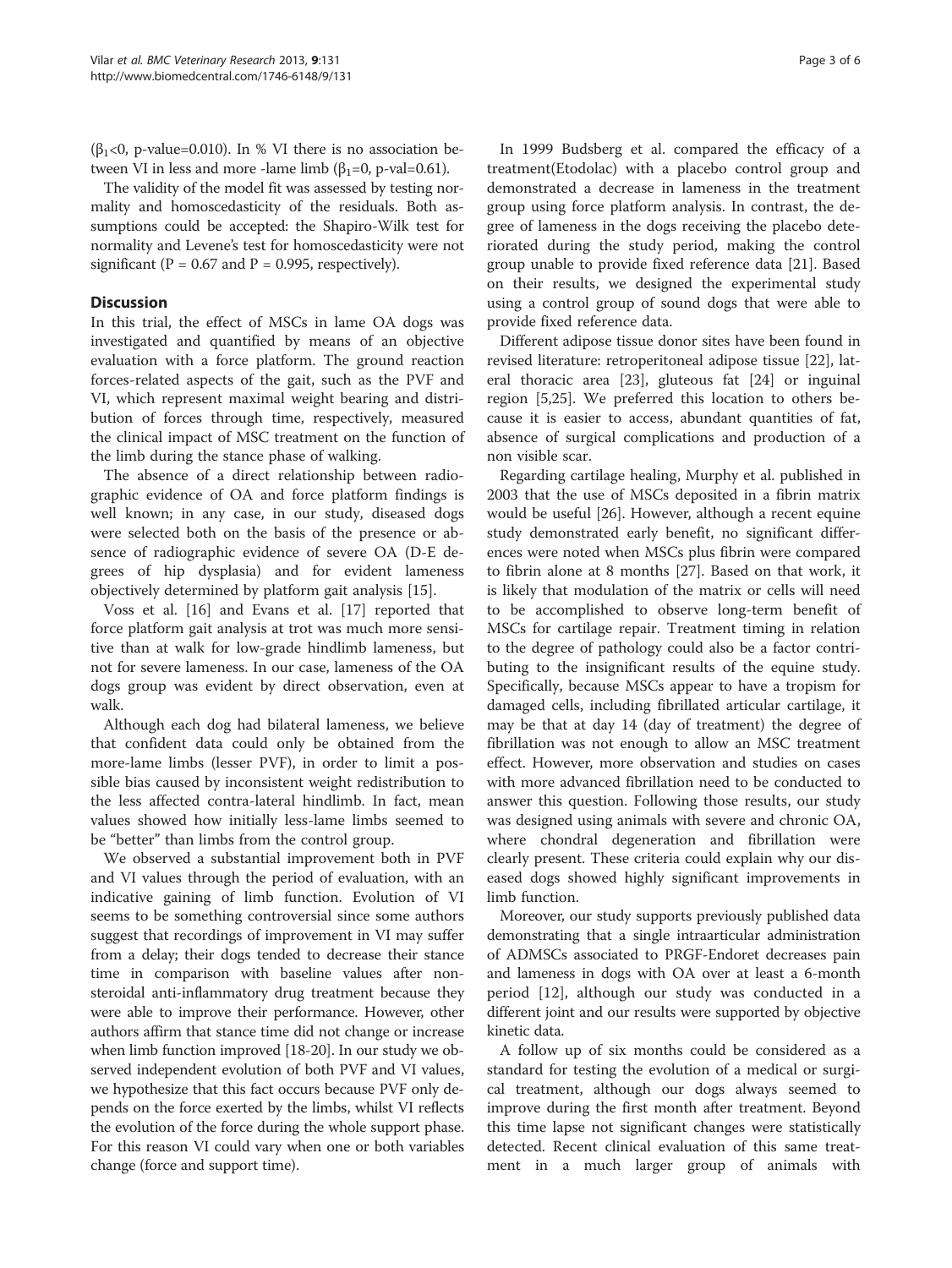osteoarthritis in hip or/and elbow joints are showing that apparently improvement could be prolonged for about 10 month (JM Carrillo, unpublished observations) when dogs seemed to start to worsen. This is a fact that could be contrasted with a biomechanic evaluation of a homogeneous larger group of hip OA dogs of the same breed and should encourage researchers to objectively determine when a new cycle of treatment should be useful to stop a relapse.

Regarding statistical analysis, more complex models could have been considered but we chose this one because it offers an adequate compromise between complexity and ability to represent the relationships between the considered variables [\[28,29\]](#page-5-0).

## Conclusion

Force platform analysis demonstrated quantitatively that ADMSC+ PRGF-Endoret therapy shows significant potential for clinical use in the treatment of lameness associated with OA.

Although this study was limited to a small number of dogs with severe OA, MSC therapy was found to be an appropriate treatment for hip joints, in terms of its efficacy in objectively improving the dogs' gait and ability to live a more normal life, and the absence of side effects. In the future, ADMSCs could also become a promising therapeutic strategy in human OA.

### Methods

The research protocol was revised and authorized by the Ethical Committee of Animal Welfare (CEBA) of the University of Las Palmas de Gran Canaria (Spain) with reference code: 001/2010 CEBAULPGC.

### Animals

Eight adult client-owned Canarian Presa dogs (5 males, 3 females) with lameness and pain attributed to OA associated with hip dysplasia were included in the study. The dogs were affected by chronic OA and had not received any kind of medications (e.g., non-steroidal anti-inflammatory drugs, analgesics), nutraceuticals (e.g., glucosamine or chondroitin, vitamin E, omega-3 fish oil), or adjunctive therapies (e.g., acupuncture) for at least 2 months. A control group consisted of 5 sound and healthy dogs of the same breed.

None of the dogs were forced to perform physical activity. Dog owners were informed and granted a signed consent for the whole procedure.

Radiographs confirmed the presence of OA compatible with D and E degrees of hip dysplasia as defined by the Fédération Cynologique Internationale (World Canine Organization). D- degree dysplasic dogs showed obvious deviation from the normal with evidence of a shallow acetabulum, flattened femoral head, poor joint congruency, and in some cases, subluxation with marked changes of the femoral head and neck. E-degree dysplasic dogs showed complete dislocation of the hip and severe flattening of the acetabulum and femoral head [\[30\]](#page-5-0). Additional radiographs of knee and elbow joints were taken after physical and orthopedic examinations were performed to ensure that hip OA was the main reason for the observed clinical signs and that general health was otherwise normal.

## Extraction and culture-inoculation of ADMSCs and PRGF-Endoret

Stem cell extraction and inoculation phases were performed under general anesthesia (sevofluorane). Adipose tissue (20 g) was collected from the inguinal region through a small surgical incision and then included in a sterile bottle with culture medium for the cellular maintenance. Additionally, 120 ml of blood was extracted in sterilized conditions and deposited in 8 ml serum tubes. The adipose tissue and the blood tubes were sent to Fat-Stem Laboratories (Buggenhout, Belgium) where they were processed using the patent protocol of Dog Stem® (Fat-Stem). The number of messenchymal stem cells was over 30 million, shown in the laboratory certificate for the quality of the cells and were sent in two 2 ml tubes with 15 million per tube.

Once the AMSC were received they were infiltrated with the PRGF-Endoret that was prepared in that moment following a patented method [[31](#page-5-0)]: 20 ml of blood were aseptically collected in four 4.5 ml citrate tubes, then centrifugated during 8 minutes at 460 G. Before the infiltration the PRGF was activated with 5% of its volume with 10% calcium chloride.

Subsequently, PRGF-Endoret was associated to ADMSC. The resultant 4 ml solution was injected aseptically into the hip joints through conventional arthrocentesis sites.

The needle was introduced just cranioproximal to the trochanter major, aimed slightly ventrally and caudally. The appearance of joint fluid confirmed proper needle placement [[32\]](#page-5-0).

### Gait analysis

Gait analysis was performed using a single platform mounted in the center of, and level with, a 7-m runway covered by a rubber mat. The mat weight was discarded setting to "0 force" with the tare button after the platform was covered. Dogs were leash guided at walk over the force platform by the same handler. Walk velocity was measured by use of a motion sensor (Pasco, California, USA) positioned 1 m from the platform.

Five valid trials, at a sampling frequency of 250 Hz, were obtained for each dog. A trial was considered valid when the limb fully contacted the force platform, and with the dog walking next to the handler without pulling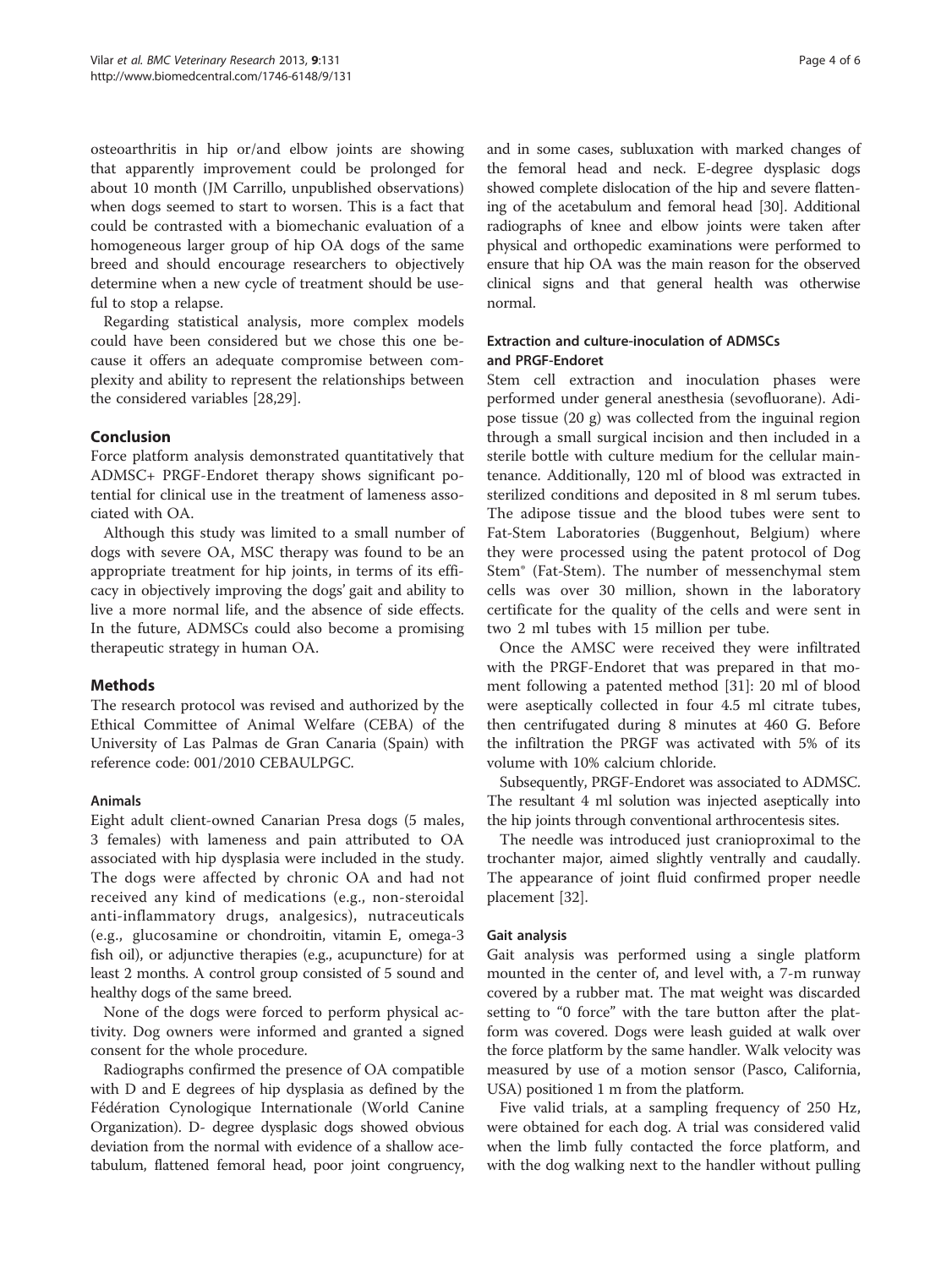<span id="page-4-0"></span>on the leash. The trial was discarded if the dog was distracted during the measurement, if the limb struck the edge of the force plate, or if any portion of the contralateral paw hit the force plate. A member of the research team (BC) evaluated the trial to confirm which limb touched the center of the force platform.

The platform was interfaced with a dedicated computer using DataStudio (Pasco, California, USA), software specially designed for the acquisition, numerical conversion, and storage of data. A team member (JMV) recorded data from both affected limbs at day 0, 30, 90, and 180 post-treatment; the obtained PVF and VI values were normalized relative to body weight (%) to characterize the possible improvement of lameness during treatment with MSCs.

#### Statistical analysis

Parameters in this model were estimated by using the package nlme in the R statistical software [[33\]](#page-5-0). Data were analyzed by a different, blinded researcher (AS) who did not perform acquisition of data. For the analysis of these data, a linear mixed effects model for a blocked design with repeated measures was considered [\[28,29](#page-5-0)]. The experimental factor (time) and the status (lamesound) of the dog were considered as fixed effects factors, while the blocking factor (dog) was a random effects factor. Because the dogs represent a random sample of the population of interest, any interaction terms modeling differences between dogs in its response when changing from different observation periods will also be expressed as random effects. Thus, the model we consider is of the form:

$$
y_{ijkl} = \beta_i + \gamma_j + (\beta \gamma)_{ij} + b_{jk_j} + b_{ijk_j} + \epsilon_{ijk_j}l
$$

with  $i=0,1,3,6$  (months),  $j=0$  (sound), 1 (lame),  $k_0=1,...,8$ ,  $k_1=1,\ldots,5$ ,  $l=1,\ldots,5$ . In this model,  $\beta_i$  represents the effect of time,  $y_i$  the effect of the dog being sound or lame and  $(\beta \gamma)_{ii}$  the interaction between these factors. The term  $b_{ik}$  represent the random effects of the dogs, and the  $b_{iik}$ represents the random interaction terms between dogs and time, being:

$$
b_{jk_j} \sim N\big(0, \sigma_1^2\big), b_{ijk_j} \sim N\big(0, \sigma_i^2\big), \epsilon_{ijk_jl} \sim N\big(0, \sigma^2\big)
$$

Significance of the differences in PVF and VI between periods of observation were tested by means of analysis of variance of these models. Following this analysis, post-hoc comparisons between fixed effects were performed using Tukey's procedure. For assessing the validity of the model, the Shapiro-Wilk test was applied for testing normality of the residuals.

For assessing the relationships between supporting force in the more-lame and the less-lame limbs and also between vertical impulses in the two limbs, a regression model with random effects of dog on slope and intercept was used:

$$
y_{ij} = \beta_0 + b_0 + (\beta_1 + b_1)x_i + \epsilon_{ij}
$$

with:

$$
b_0 \sim N\big(0, \sigma_0^2\big), b_1 \sim N\big(0, \sigma_1^2\big), \epsilon_{ij} \sim N\big(0, \sigma^2\big)
$$

Here  $y_{ii}$  represents the value (PVF or VI) in the lesslame limb and  $x_{ii}$  the value in the more-lame limb. Significance level was set at  $P \leq 0.05$  in all tests.

Abbreviations

ADMSCs: Adipose-derived mesenchymal stem cells; MSCs: Mesenchymal stem cells; OA: Osteoarthritis; PP: Platelet-poor plasma; PRGF: Plasma rich in growth factors; PVF: Peak vertical force; VI: Vertical impulse; N: Newton.

#### Competing interests

The authors declare that they have no competing interests.

#### Authors' contributions

JMV, MR and JMC designed the study, drafted the manuscript, and analyzed data; GS and RC revised and edited the manuscript; AS designed and developed the statistical analysis; MM and BC performed the selection of animals and helped with the revision of the manuscript.JMV and AS were blind researchers. All authors read and approved the final manuscript.

#### Acknowledgments

This work was supported by the Fundación García-Cugat and the Veterinary Clinic Hospital of the Universidad de Las Palmas de Gran Canaria. We also acknowledge Misty Bailey for technical editing.

#### Author details

<sup>1</sup> Department of Animal Pathology, Faculty of Veterinary Medicine, Universidad de Las Palmas de Gran Canaria, Trasmontaña S/N, Arucas 35413 Las Palmas, Spain. <sup>2</sup>Department of Veterinary Science, University Alma Mater of Bologna, via Tolara di Sopra 50, Ozzano dell'Emilia (BO), Italy. <sup>3</sup>Departamento de Medicina y Cirugía Animal, Universidad CEU Cardenal Herrera, C/ Tirant lo Blanc, 7, 46117 Alfara del Patriarca Valencia, Spain. <sup>4</sup>Fundación García Cugat, Madrazo 43, 08006 Barcelona, Spain. <sup>5</sup>Instituto de Ciencias Biomédicas Universidad CEU Cardenal Herrera, C/del pozo s/n, 46115 Alfara del Patriarca Valencia, Spain. <sup>6</sup>Artroscopia GC. Hospital Quirón Barcelona, Plaza Alfonso Comí, 12, Barcelona, Spain.

#### Received: 22 January 2013 Accepted: 24 June 2013 Published: 2 July 2013

#### References

- Bockstahler B, Krautler C, Holler P, Kotschwar A, Vobornik A, Peham C: Pelvic limb kinematics and surface electromyography of the vastus lateralis, biceps femoris, and gluteus medius muscle in dogs with hip osteoarthritis. Vet Surg 2012, 41:54–62.
- 2. Silvestre AM, Ginja MM, Ferreira AJ, Colaço J: Comparison of estimates of hip dysplasia genetic parameters in Estrela Mountain dog using linear and threshold models. J Anim Sci 2007, 85:1880-1884
- 3. Oldershaw R: Cell sources for the regeneration of articular cartilage: the past, the horizon and the future. Int Exp Path 2012, 93:389–400.
- 4. Takemitsu H, Zhao D, Yamamoto I, Harada Y, Michishita M, Arai T: Comparison of bone marrow and adipose tissue-derived canine mesenchymal stem cells. BMC Vet Res 2012, 8:150.
- 5. Guercio A, Di Marco P, Casella S, Cannella V, Russotto L, Purpari G, Di Bella S, Piccione G: Production of canine mesenchymal stem cells from adipose tissue and their application in dogs with chronic osteoarthritis of the humeroradial joints. Cell Biol Int 2012, 36:189–94.
- 6. Agung M, Ochi M, Yanada S, Adachi N, Izuta Y, Yamasaki T, Toda K: Mobilization of bone marrow-derived mesenchymal stem cells into theinjured tissues after intraarticular injection and their contribution to tissueregeneration. Knee Surg Sports Traumatol Arthrosc 2006, 14:1307–1314.